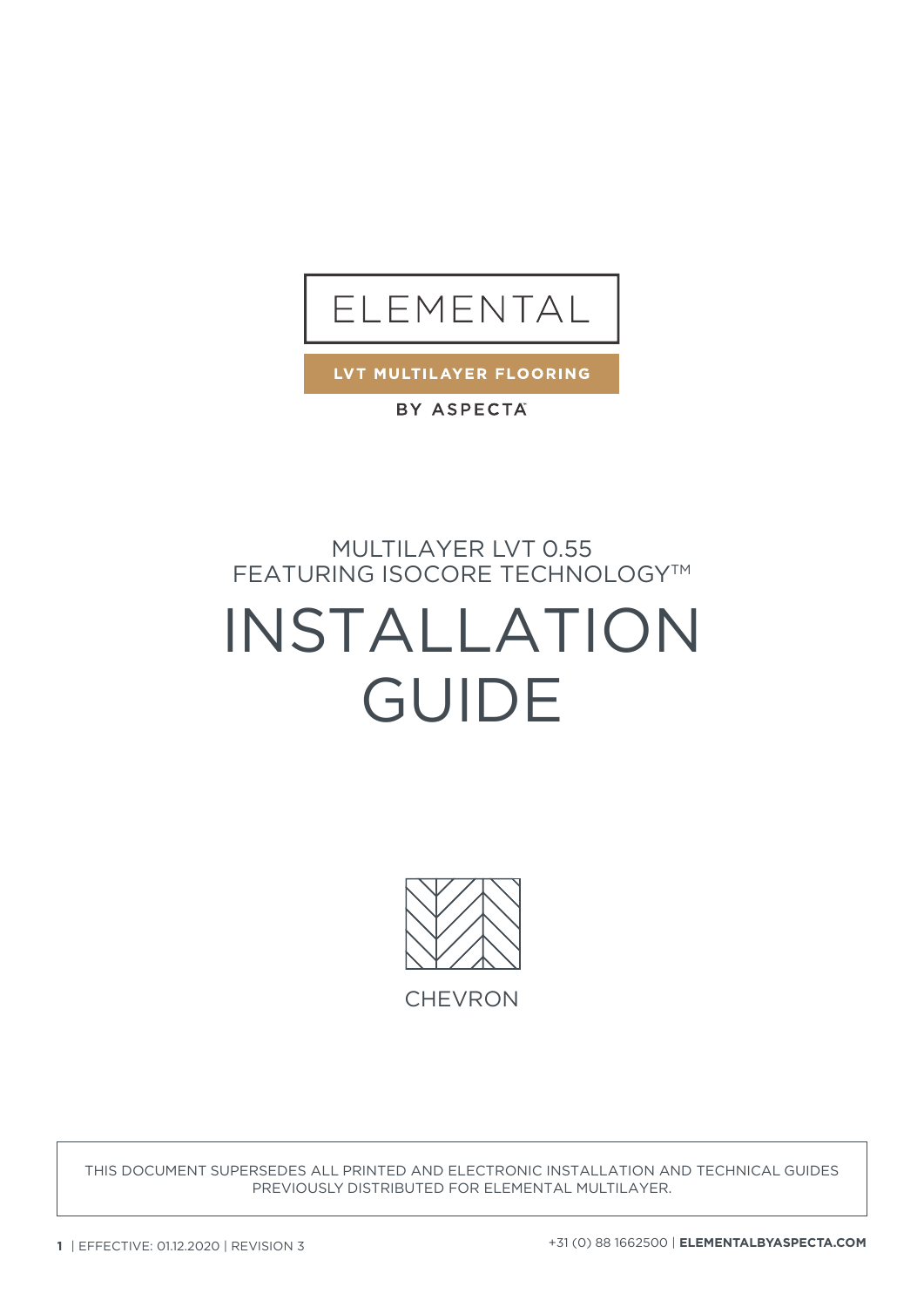

## GET TO KNOW ELEMENTAL MULTILAYER FEATURING ISOCORE TECHNOLOGY™

- General information: When installing Elemental multilayer flooring, always use best practices and follow the applicable standards for the installation of floorcoverings, such as BS 8203 in the UK and VOB, Part C, DIN 18365 in Germany and all other relevant European, national and local standards.
- Elemental multilayer is intended for interior commercial use only and is suitable for above-grade (suspended) on-grade (in contact with ground) and below grade (basement) applications. However, Elemental multilayer should not be installed in locations where the substrate beneath the building structure is exposed to the elements.
- Elemental multilayer is to be installed as a floating floor system and must be free to move as a monolithic unit in response to changes in temperature. It must not be glued, nailed, or fastened to the substrate, walls or fixed to any part of the building structure. Permanent fixtures such as walls, partitions, shelving, cabinets, displays, counters, tracks for transition profiles and similar items should be installed first, then fit Elemental multilayer around them, leaving a space for expansion and contraction. Fill expansion spaces around potentially wet areas with premium waterproof 100% silicone sealant. Always remove standing water, pet urine and other liquids promptly.
- Direct sunlight may cause Elemental multilayer to fade or to expand causing the floor to warp or to separate. Protect Elemental multilayer from direct sunlight using window treatments or UV protection film on windows.
- Elemental multilayer is a waterproof floating floor, but it should not be used to seal an existing floor from moisture. Elemental multilayer cannot inhibit the growth of mould or prevent structural problems associated with, or caused by flooding, excessive moisture, alkalis in the subfloor, or conditions arising from hydrostatic pressure. Regardless of location, always remove standing water, urine and other liquids promptly. Jobsite moisture issues must be addressed and corrected prior to installation.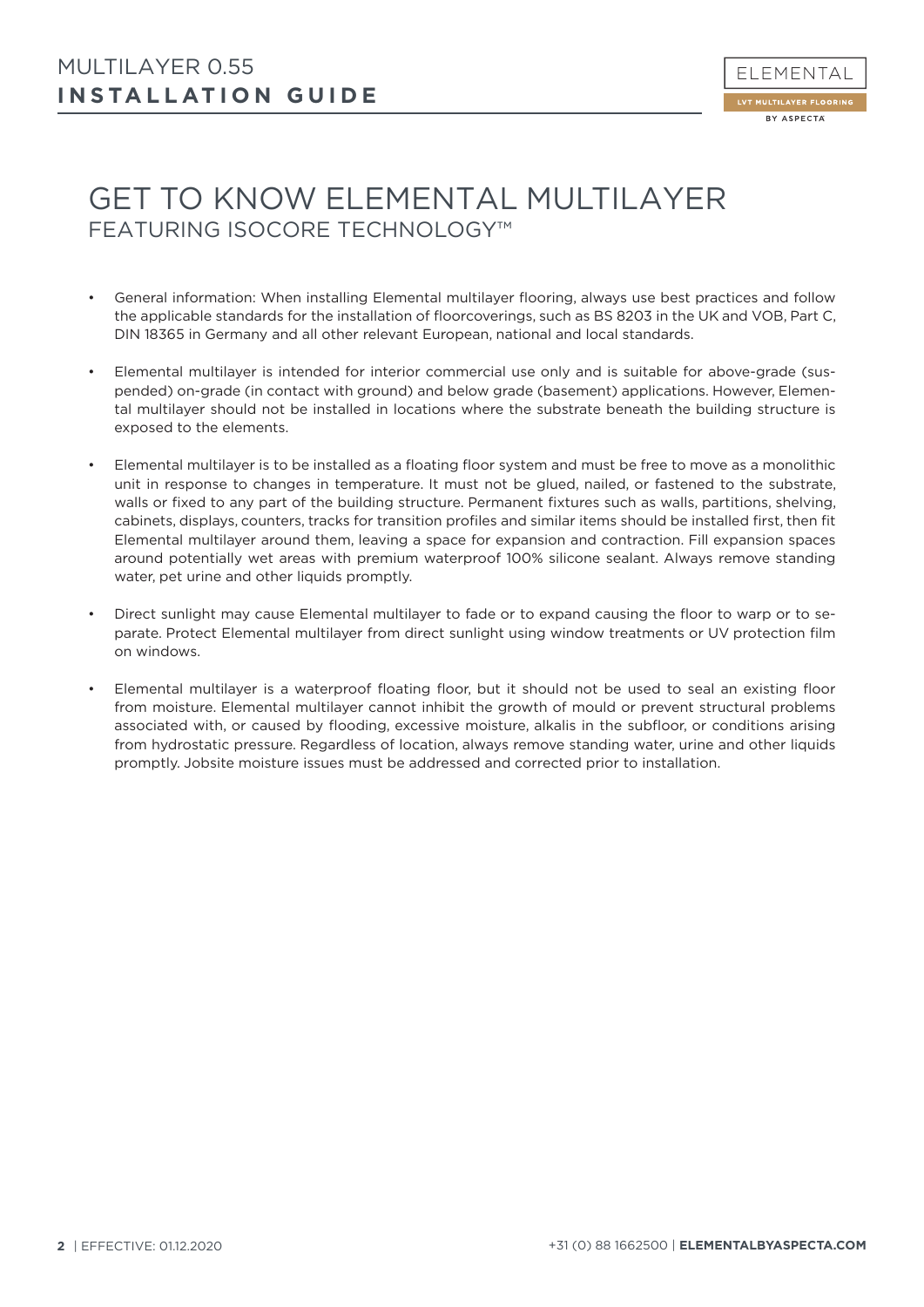### PRE-INSTALLATION ESSENTIALS

Your job will be smooth, fast and easy when you follow the essentials every time you install Elemental multilayer.

## EVALUATE THE JOB SITE

#### EXTERIOR

Damage caused by water and high humidity should be addressed prior to installing Elemental multilayer.

- Examine the driveway, parking area's and landscaping surrounding the building. Be sure that they slope and direct water away from the foundation.
- Inspect gutters, down spouts and drains for blockage. Remove clogs caused by leaves, dirt and debris, allowing runoff to flow freely away from the foundation.
- Check crawl spaces for cross-ventilation air vents. Crawl spaces should be insulated according to the latest building code requirements.

#### INTERIOR

Jobsite moisture issues must be addressed and corrected prior to installation.

- Examine the installation site for leaky plumbing, including leaks from sprinkler heads, toilets, water heaters, water fountains, radiators or any other water-bearing fixtures or pipes.
- Inspect substrates for levelness. They must be sturdy, sound, and flat within 3mm in a 1,8 meter radius, or 5mm within a 3 meter radius. The substrate should not slope more than 25mm per 1,8 meters in any direction.
- ASPECTA™ requires testing of concrete substrates for moisture and pH before installing Elemental multilayer. Test results should not exceed 85% relative humidity (RH). PH tests for alkalinity levels should register between 7 and 9.
- ASPECTA™ requires testing of wood substrates for moisture. Obvious signs of moisture issues include warping, peaking, degradation of the integrity of the substrate, rusted fasteners, and rusted floor registers. Even if obvious signs are not present, the material should be tested using a professional moisture meter and moisture levels should not exceed 14%.

**ATTENTION:** Mould and mildew grow only in the presence of moisture. Jobsite moisture issues must be addressed and corrected prior to installation.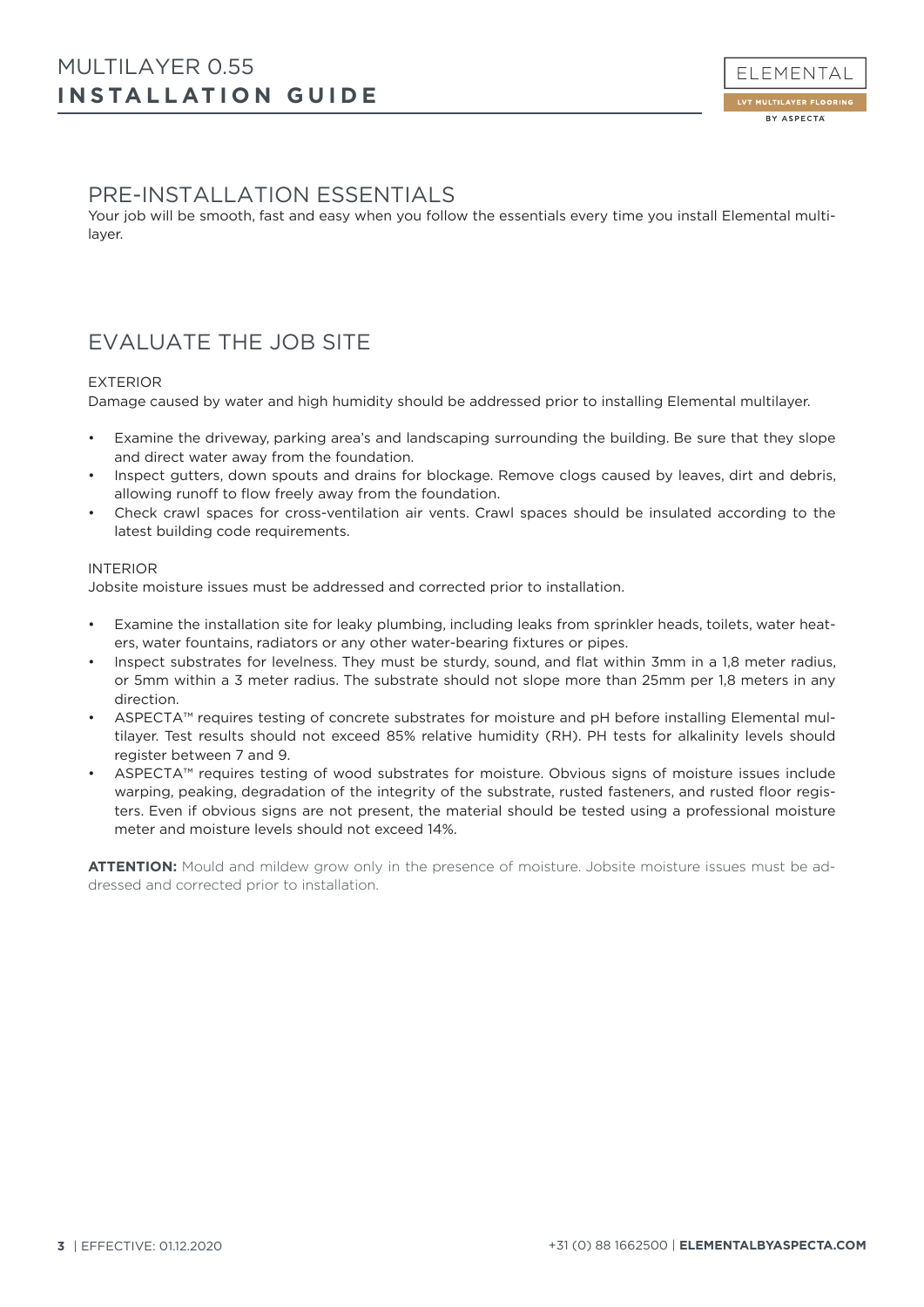

## IDENTIFY YOUR SUBSTRATE

#### APPROVED SUBSTRATES

Elemental multilayer is suitable for use over a wide variety of substrates.

#### CONCRETE

All subfloors should be tested and prepared according to the applicable standards for the installation of floorcoverings, such as BS 8203 in the UK and VOB, Part C, DIN 18365 in Germany and all other relevant European, national and local standards.

Elemental multilayer is waterproof, but jobsite moisture issues must be corrected before installation begins to prevent serious damage to the subfloor and surrounding structure, and to discourage the growth of mould and mildew. Concrete substrates must be sturdy, sound, and flat within 3mm within a 1,8 meter, or 5mm within a 3 meter radius. The substrate should not slope more than 25mm per 1,8 meters in any direction. Moisture and alkalinity tests should be performed on all concrete substrates regardless of grade level or age of slab. Test results should not exceed 85% relative humidity. PH tests for alkalinity levels should register between 7 and 9. All moisture tests should be conducted several days prior to installation to be sure that the substrate is in compliance.

#### UNDERFLOOR HEATING

Installations where underfloor heating is used, follow current DIN 18365 and EN 1264 Standards. The maximum working temperature on the surface of the substrate is 30°C. Installation over electrical systems is not allowed.

#### TIMBER, PARTICLEBOARD & CHIPBOARD

Wooden substrates must be sturdy, sound, and flat within 3mm within a 1,8 meter radius, or 5mm within a 3 meter radius. The substrate should not slope more than 25mm in 1,8 meters in any direction. ASPECTA™ recommends performing moisture tests prior to installation to prevent serious damage to the subfloor and surrounding structure, and to dis-courage the growth of mould and mildew. Moisture readings should never exceed 14% for plywood, particleboard and chipboard substrates. If moisture readings exceed 14%, it is advisable to correct moisture issues at the jobsite before installing Elemental multilayer.

#### TILE, TERRAZZO, ASBESTOS TILE, RESILIENT TILE, NON-CUSHION SHEET VINYL, & METAL

Existing floors must be firmly attached to the structural floor. In order to prevent vertical deflection (movement) and potential damage to the integrity of the Elemental multilayer flooring, all substrates must be sturdy, sound, and flat within 3mm within a 1,8 meter radius, or 5mm within a 3 meter radius. The substrate should not slope more than 25mm per 1,8 meters in any direction. Fill in grout lines on ceramic tiles, terrazzo, quarry tiles and similar floors with cementitious levelling and patching compound.

**ATTENTION:** Read the specific guidelines for installation of Elemental multilayer flooring over existing ceramic tile flooring, in the "Key Installation Considerations" on page 7 of this manual!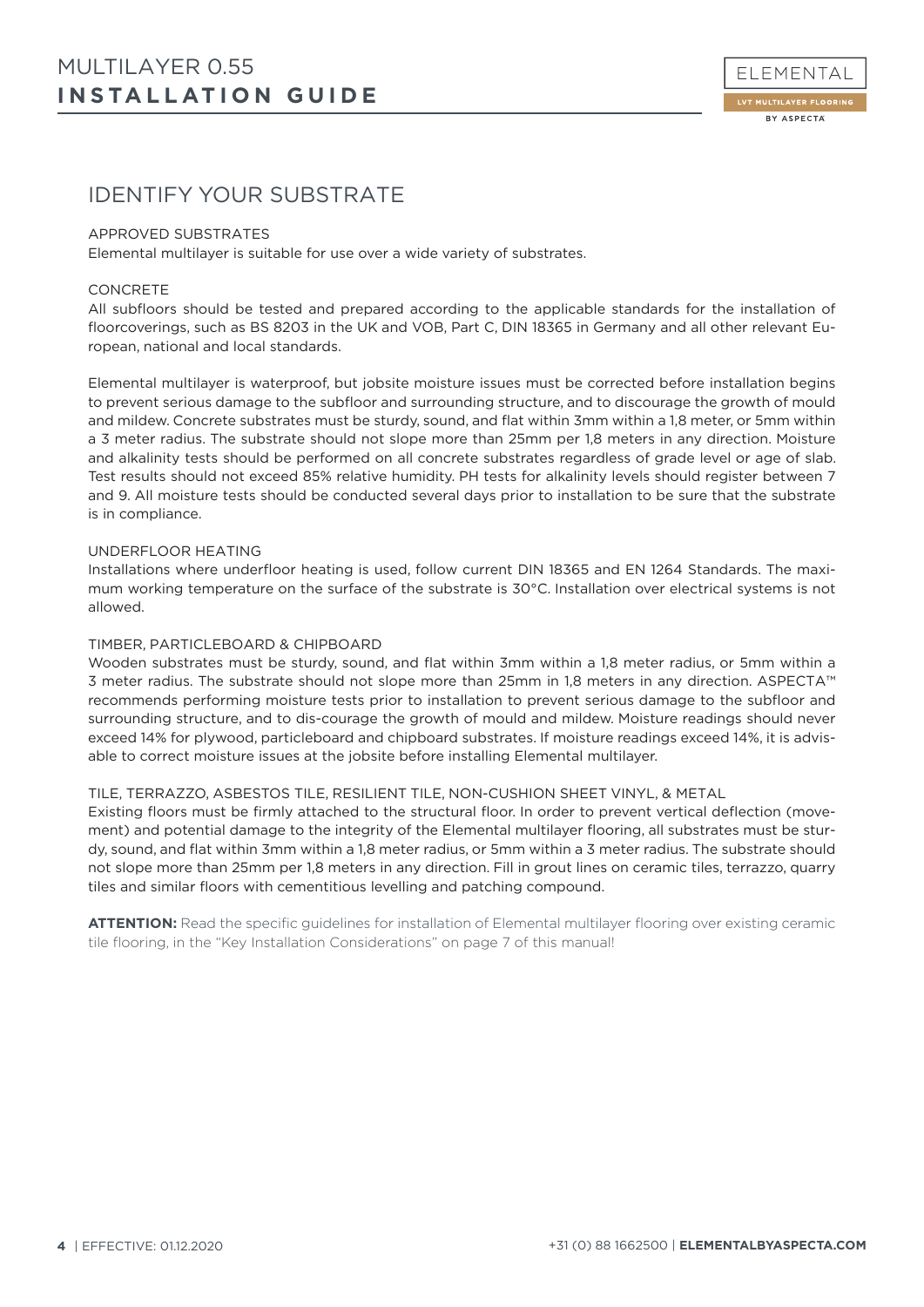## UNACCEPTABLE SUBSTRATES

Remove the floors noted below and remove old adhesive before installing Elemental multilayer. Encapsulate adhesive and cutback residue by covering with a suitable smoothing compound to create a barrier.

- Parquet Over Concrete
- Hardwood Over Concrete
- Cushion Back Sheet Vinyl
- Engineered Hardwood Over Concrete
- Carpeting/Carpet Pad
- Floating Floors
- Sleeper Substrates

## PREPARE THE JOB SITE

Careful preparation is the key to outstanding results. All Trades Must Finish Before Installing Elemental multilayer.

- Building constructions should be fully enclosed with windows and exterior doors permanently installed.
- Turn on Central Heating Ventilation and/or Air-Conditioning at least one Week Prior to Installation- Room temperature should be maintained between 18°C and 29°C at least
- 48 hours prior to installation and continuously between
- 12°C 35°C for the life of the floor.
- Elemental multilayer flooring is more dimensionally stable than typical floating wood or vinyl based flooring products, however 48 hour acclimation is required. Elemental multilayer flooring subjected to extreme hot or cold conditions can cause the material to become too flexible or rigid, making the material difficult to install and potentially causing damage to the locking system. Optimum material and building temperature range for installation is 18°C – 29°C.
- Allow all other construction work to Finish
- Perform Recommended Moisture and pH Tests See the "Identify Your Substrate" section of this manual for further information about suggested tests.
- Level Uneven Substrates- All subfloors must meet all minimum standard building codes. Fill large cracks and voids with cementitious levelling and patching compound. In order to prevent vertical deflection (movement) and potential damage to the integrity of the Elemental multilayer flooring, all substrates must be sturdy, sound, and flat within 3mm within a 1,8 meter radius, or 5mm within a 3 meter radius. The substrate should not slope more than 25mm per 1,8 meters in any direction.
- Remove Skirting Mouldings- Remove wall skirtings prior to installation. Leave appropriate expansion space between the edge of the flooring and walls or vertical surfaces.
- Fill Grout Lines When installing over existing ceramic tile or stone floors fill the grout joints to obtain a smooth surface. Follow floor flatness requirements. Refer to chart "Key Installation Considerations" on page 6.
- Remove Unapproved Substrates
- Remove or Encapsulate old Adhesive- old adhesives must be scraped up and left so that no ridges or puddles are evident and what remains is a thin, smooth film. Then encapsulate residue to prevent the new flooring from attaching itself to the substrate.
- Undercut Wood Door Casings- Wood door casings should be undercut so that Elemental multilayer will fit neatly beneath them, concealing the expansion space.
- Cut Around Metal Door Casings- Do not cut metal door casings. Cut Elemental multilayer around them, leaving the appropriate expansion space. After installation, fill the space with a coordinating premium waterproof 100% silicone sealant.
- Clean Up the Job Site- Remove all debris, sweep and vacuum the subfloor. Smooth, non-porous floors should be damp- mopped after vacuuming and allowed to dry thoroughly before installing Elemental multilayer. All dust must be removed prior to installation.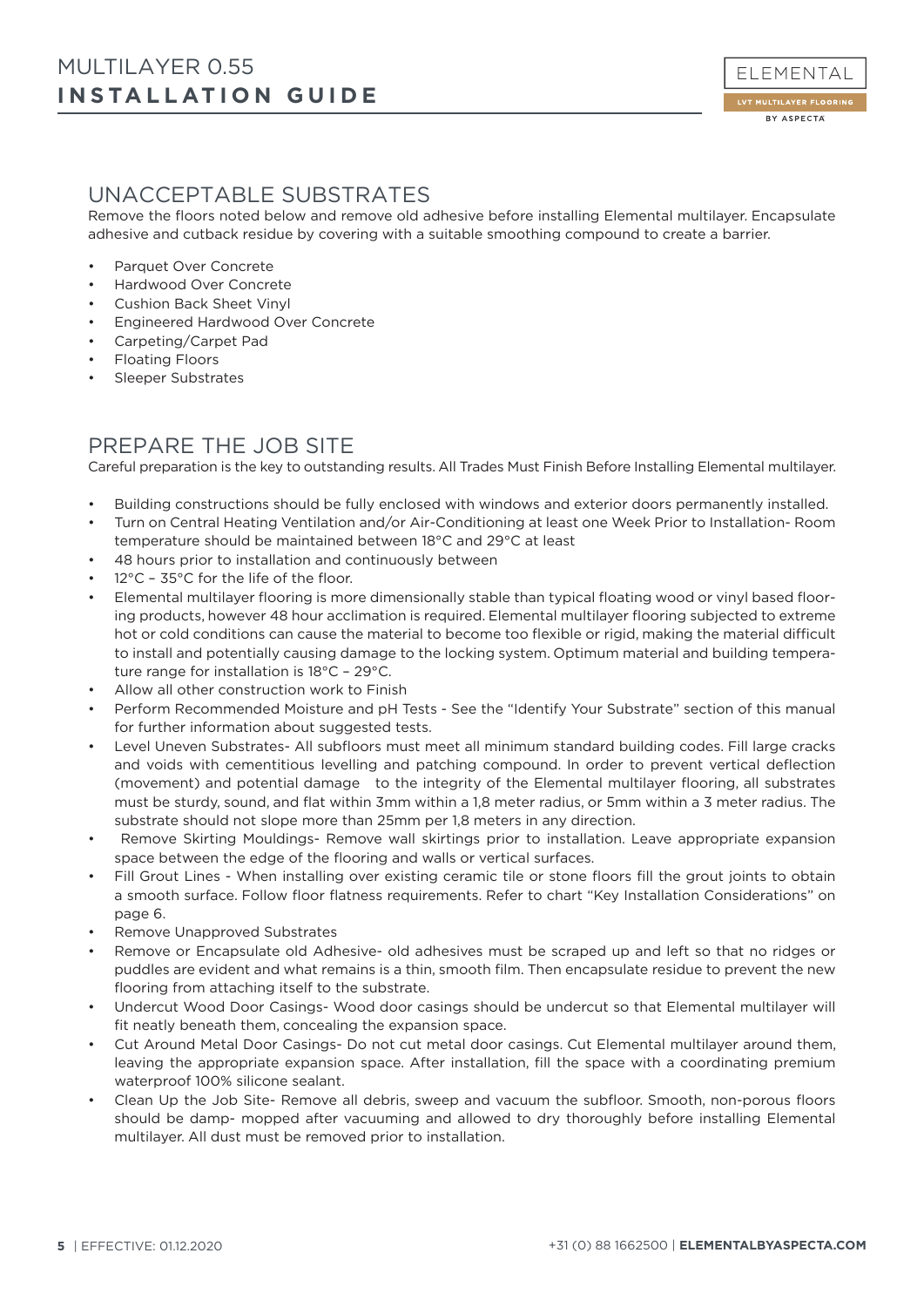

## CHECK BATCH NUMBERS AND MANUFACTURE DATE

Locate the batch number on the short end of each carton and verify that all of the material for your job is from the same batch. Minor shade variations within the same batch number contribute to the natural look of Elemental multilayer. To avoid noticeable shade variations, do not install material from different batch numbers across large expanses.

To determine manufacture date, locate the batch number on the short end of the carton. It is the eight-digit number separated by decimal points beginning with the two-digit day, then the two-digit month, and finally the four-digit year.

> **BATCH NUMBERS / MANUFACTURE DATE** 29.10.2013 DAY.MONTH.YEAR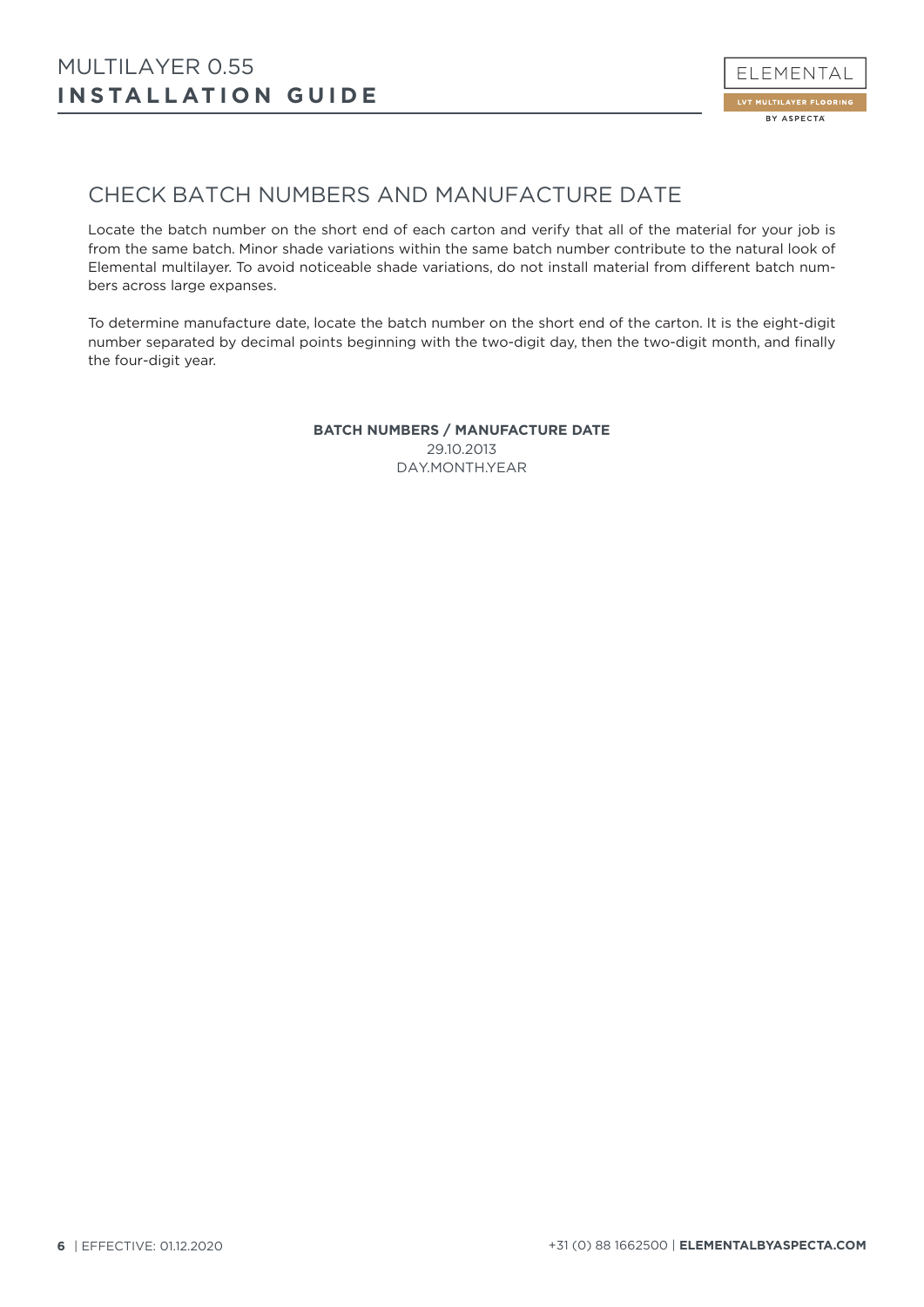## **INSTALLATION GUIDE** MULTILAYER 0.55

## KEY INSTALLATION CONSIDERATIONS

| Subfloor Flatness Tolerances                                                     | 5 mm in 3 meters or 3 mm in 1,8 meters                                                                                                                                                                                                                                                                                                                                                                                                                                                                                                                                                                                                                     |  |  |
|----------------------------------------------------------------------------------|------------------------------------------------------------------------------------------------------------------------------------------------------------------------------------------------------------------------------------------------------------------------------------------------------------------------------------------------------------------------------------------------------------------------------------------------------------------------------------------------------------------------------------------------------------------------------------------------------------------------------------------------------------|--|--|
| Damp Proof Membrane - 0,20mm                                                     | Slope no more than 25mm in 1,8 meters                                                                                                                                                                                                                                                                                                                                                                                                                                                                                                                                                                                                                      |  |  |
|                                                                                  | Not Required                                                                                                                                                                                                                                                                                                                                                                                                                                                                                                                                                                                                                                               |  |  |
| Is underlayment (underlay) required                                              | No - Elemental multilayer includes an integral pre-attached underlayment                                                                                                                                                                                                                                                                                                                                                                                                                                                                                                                                                                                   |  |  |
| <b>Acclimation Requirements</b>                                                  | 48 hours* (Optimum material and building temperature before installation is 18°C - 29°C.)                                                                                                                                                                                                                                                                                                                                                                                                                                                                                                                                                                  |  |  |
| Maximum Installation area without<br>expansion joints in the middle of the floor | Can be installed in areas/rooms up to a maximum of 1000 m2 (33m x 33m) without the<br>need of expansion joints in the middle of the floor! T-Mold Transition requirements for larg-<br>er areas/rooms: Are required in rooms greater than 33 meters in either direction! NOTE:<br>always respect that expansion joints of 10mm are required around perimeter walls, pipes<br>and heavy fixed objects.**                                                                                                                                                                                                                                                    |  |  |
| <b>Transition Requirements</b><br>(T-Mould) Doorways/Thresholds                  | Required                                                                                                                                                                                                                                                                                                                                                                                                                                                                                                                                                                                                                                                   |  |  |
| Glue Down Installation                                                           | Not Required/Not Recommended                                                                                                                                                                                                                                                                                                                                                                                                                                                                                                                                                                                                                               |  |  |
| Internal Subfloor Relative Humidity (RH)<br>Recommendations                      | Maximum 85% RH when tested with a hygrometer, in accordance with BS 8203: 2001.<br>Appendix A                                                                                                                                                                                                                                                                                                                                                                                                                                                                                                                                                              |  |  |
| Underfloor/Subfloor Heating                                                      | Approved: Substrate surface temperature must not exceed 30°C!<br>Installation over electrical systems is not allowed                                                                                                                                                                                                                                                                                                                                                                                                                                                                                                                                       |  |  |
| Installation over existing ceramic-, stone-, terazzo-and<br>resilient tiles      | Can be installed on top of existing ceramic or stone tile floors, respecting a maximum<br>grout-line-width of 4 mm and a maximum grout-line-depth of 2 mm! The maximum ac-<br>cepted height difference between adjacent tiles is 1 mm.<br>NOTE: In all other situations then explained; Fill in grout lines with cementitious levelling<br>and patching compound and follow instructions as described in "Identify your Substrate"<br>in this manual!                                                                                                                                                                                                      |  |  |
| 4-Season/Non-Climate Controlled Environments                                     | Installation on floors is not recommended in living rooms or other areas, including closed<br>areas without windows, that cannot be ventilated (in which no ventilation or air condition-<br>ing can take place) all year round.                                                                                                                                                                                                                                                                                                                                                                                                                           |  |  |
| <b>Expansion Requirements</b>                                                    | 10 mm around perimeter walls, pipes and heavy fixed objects such as kitchens and<br>cabinetry.                                                                                                                                                                                                                                                                                                                                                                                                                                                                                                                                                             |  |  |
| Optimal Interior Environmental Conditions                                        | During installation: between 18°C and 29°C<br>During life of flooring: between 12°C - 35°C and 40% - 60% RH (Relative humidity)                                                                                                                                                                                                                                                                                                                                                                                                                                                                                                                            |  |  |
| Definition of "Waterproof"                                                       | Structural integrity of flooring will not degrade due to contact with moisture/water***                                                                                                                                                                                                                                                                                                                                                                                                                                                                                                                                                                    |  |  |
| Installation in Glass houses<br>and Winter garden                                | Can be installed in Glasshouses / Winter gardens taking into consideration the following<br>important criteria; (1) Room/building temperature before or during installation must be be-<br>tween 18°C and 29°C. (2) Normal room temperature after installation (when floor is in use)<br>must be between >12°C and 35°C. (3) Maximum floor surface temperature allowed (caused<br>by direct sunlight) is 60°C. (4) Room air ventilation is required in both winter and summer<br>season! NOTE: Direct Sunlight may cause fading of your floor! Always protect your floor<br>from direct sunlight using window treatments or UV protection foil on windows! |  |  |

\*Elemental multilayer flooring is more dimensionally stable than typical floating wood or vinyl based flooring products, however acclimation is required. Elemental multilayer

flooring subjected to extreme hot or cold conditions can cause the material to become too flexible or rigid, making the material difficult to install and potentially

causing damage to the locking system. Optimum material and building temperature range for installation is 18°C – 29°C.

\*\*If installing Elemental multilayer in an environment that has a length or width greater than 33 meters, a T-Moulding should be utilized to separate the floor into two (2) separate sections. \*\*\*While Elemental multilayer is waterproof, it is not intended for use as a moisture mitigation system.

ATTENTION: Only installation techniques described in this installation guide are warranted. ASPECTA™ BV does not warrant Elemental multilayer installations involving custom cutting, such as 45-degree mitered corners and serpentine edges. Please refer to the Elemental multilayer warranty for complete warranty details and exclusions.

Elemental multilayer with ISOCORE Technology™ is patent pending in the US application number 14/846,407 and in Europe application number EP15193421.3.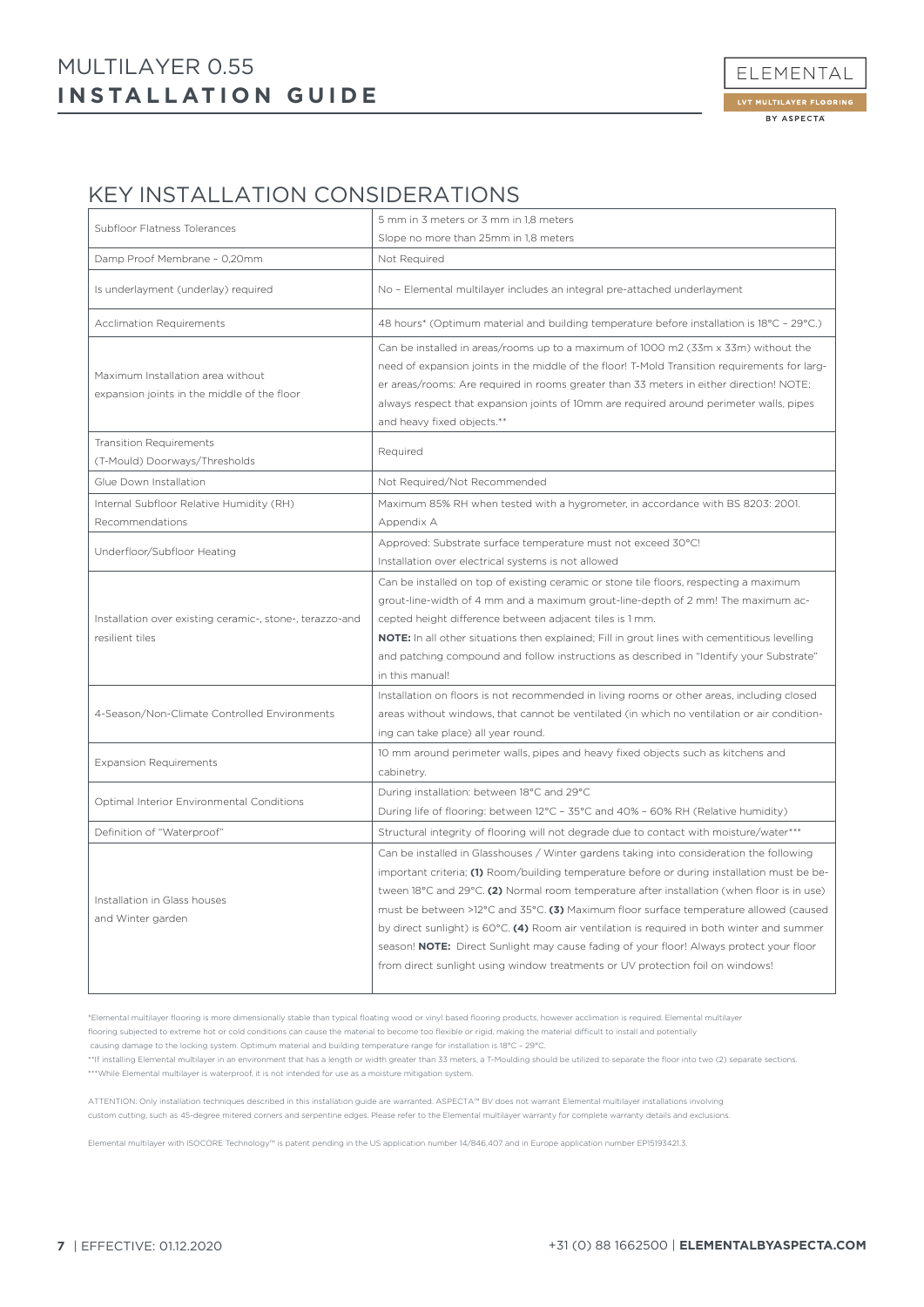## PLAATSING VOOR ELEMENTAL MULTILAYER VLOEREN MET DROPLOCK100" FOLD DOWN LOCKING SYSTEM



STEP 1 – DETERMINE ROOM LAYOUT:

Create the required expansion space between the perimeter planks and the wall using spacers. Place spacers equaling the thickness of the required expansion between plank and wall on short and long ends of plank. Do not remove the spacers until the installation is complete.



#### STEP 2 – DETERMINE THE POSITION OF THE COLUMNS:

Begin at the center line near wall A, measure and mark in increments of 931 mm working toward wall B. Continue until no further increments can be marked. Repeat this process again near wall D. .



#### STEP 3 – ESTABLISH THE STARTING LINE:

The final increment marks nearest wall B will be used to create the starting line. Snap a chalk line connecting the last two marks. This line will indicate the center of the first V column. Note – Aesthetically, if the width of the first column is too narrow the starting line may be offset toward the center line by 465,5 mm.



#### STEP 4 – MEASURE AND CUT THE STARTING COLUMN:

Measure and cut the starting planks equal to the distance from the starting line to wall B, allowing for the 3/8" (10mm) spacers. A T-Bevel (angle finder) can be used to find and mark the correct angle. Always measure twice before cutting. The material can be carefully cut using a variety of tools including: flooring shear, jig saw, circular saw, and table saw. (be certain to follow proper tool usage and safety procedures)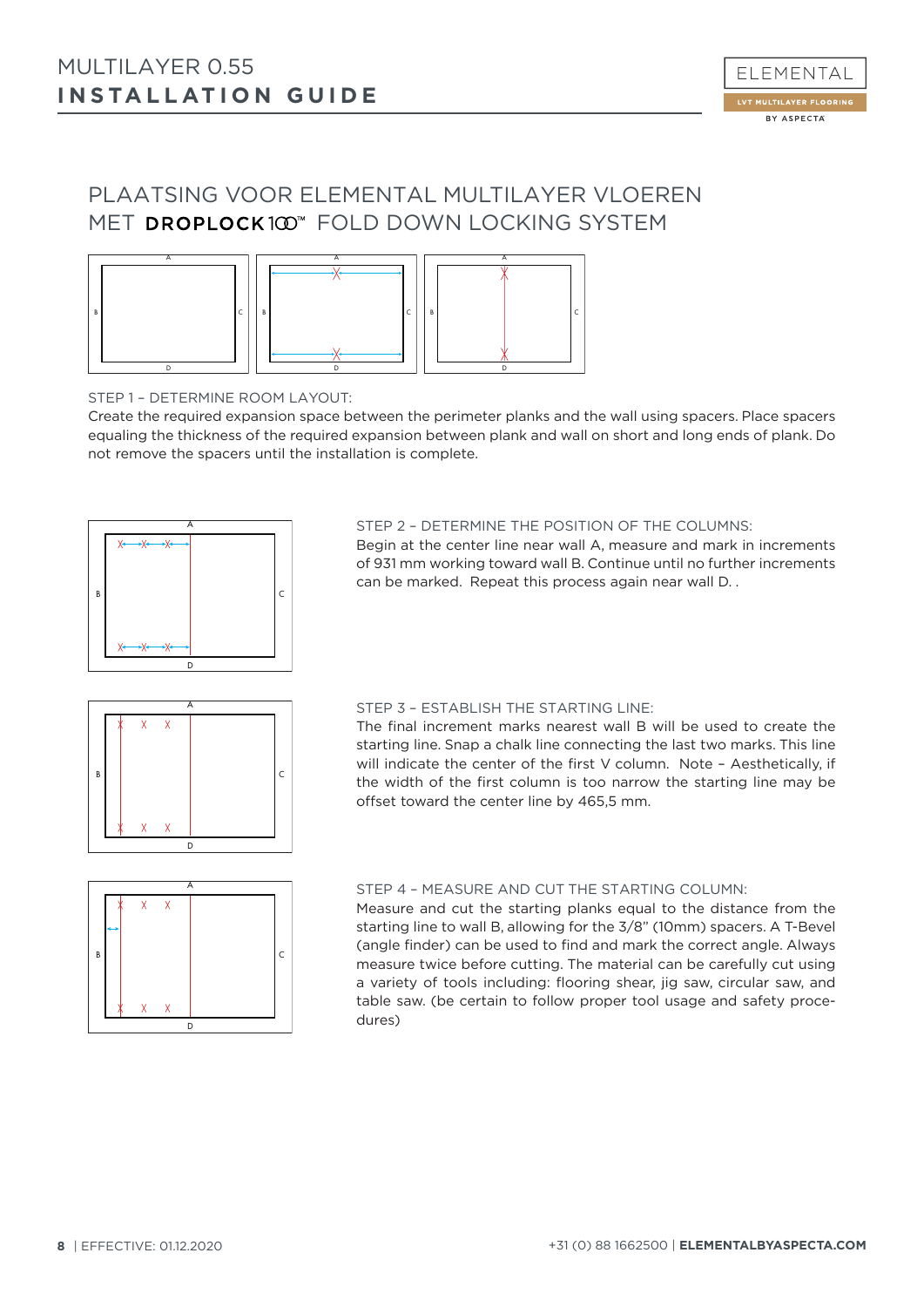



#### STEP 5 – SEPARATE THE PLANKS:

The chevron pattern planks are composed of two different shapes (mirror-images). These shapes are made easy to distinguish. One has a black pad, the other a grey pad. Separate grey pad and black pad planks from 3 or more cartons and mix to ensure a blend of pattern and shade. Black = A-plank /Grey = B-plank

## STEP 6 – ENSURE EXPANSION SPACE:

Create the required expansion by placing 3/8" (10mm) spacers between the flooring assembly and the walls. Do not remove the spacers until the installation is complete.



89 mm<br>SPACE

B

#### STEP 7 – ASSEMBLE THE FIRST V COLUMN:

Align the short edge of plank #1 to the starting chalk line. Begin assembling the first V column with the point of the column 89 mm inches away from wall A. Precisely align and overlap the end joints of plank #1 and plank #2. Gently tap the top plank using a soft-faced hammer to fully lock the joints together.





#### STEP 8 – INSTALLATION OF PLANK #3:

Cut the length of plank #3 for the second row. Insert the long tongue edge of the plank into the long groove of plank #1. Make sure there are no gaps. If necessary, carefully tap along the long groove edge of plank #3 using the prevail tapping block to close any gaps.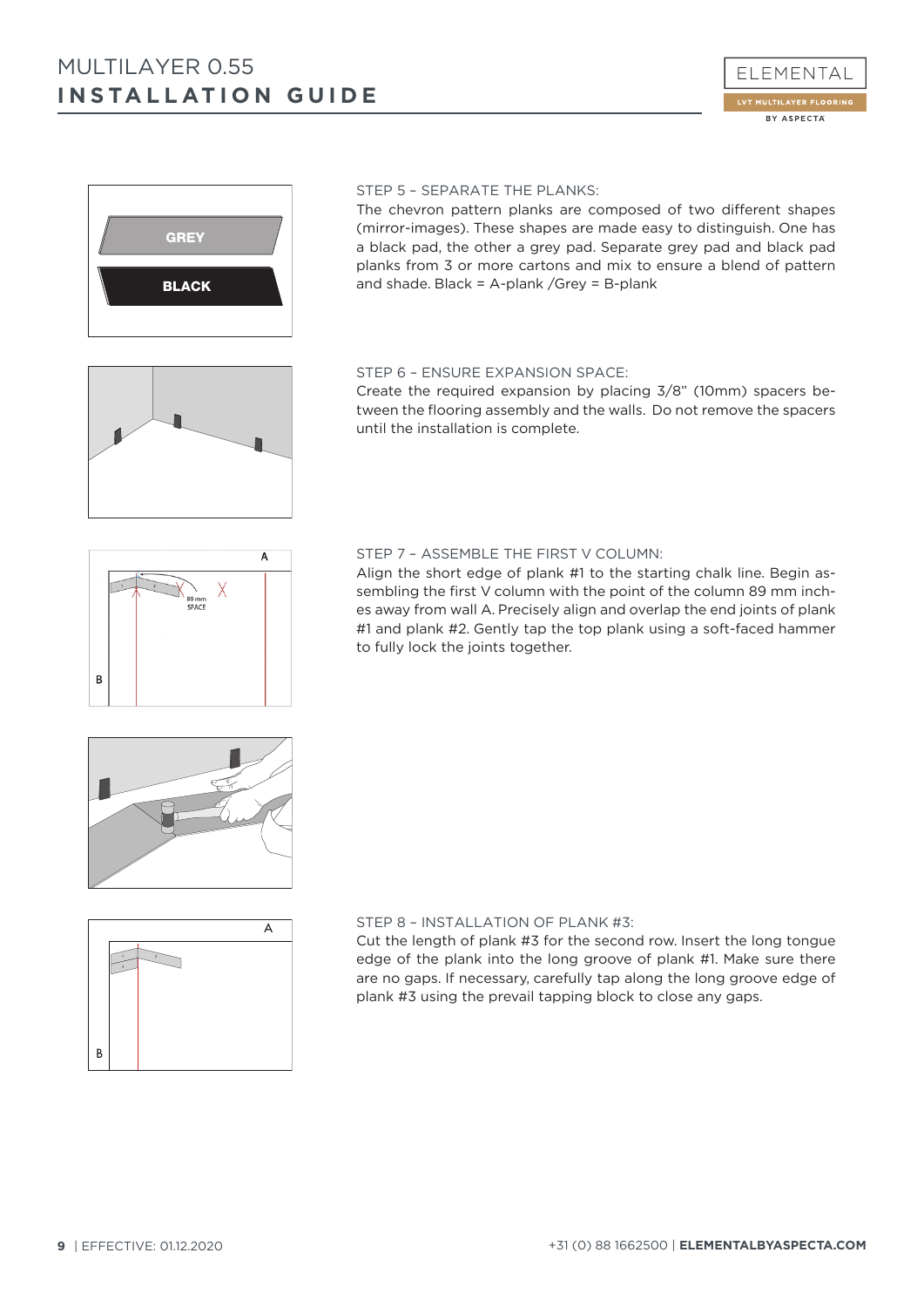## **INSTALLATION GUIDE** MULTILAYER 0.55





#### STEP 9 – INSTALLATION OF PLANK #4:

While aligning corners, insert the long tongue edge of plank #4 into the long groove edge of plank #2. Fully engage the long side joint by carefully tapping the edge using the prevail tapping block. Tap down the short joint with a lightweight soft-faced hammer.

## A B  $1 \leftarrow 2$  $3 \leftarrow 4$ 5  $\rightarrow$  6 7  $\rightarrow$  8 9  $1$  10  $11 \quad \downarrow \quad 12$  $13 \rightarrow 14$ 15 16  $17 \rightarrow 18$  $19 \t 20$  $21 \t 22$ 23  $\frac{1}{24}$

#### STEP 10 – MAINTAIN ALIGNMENT:

Continue forming the V column. Ensure the center of the V column is always aligned with the starting line. Install planks and maintain joint alignment until no additional full pieces can be installed within the V column.

#### STEP 11 – TRIM CUTS NEAR WALL A:

Measure, mark, and cut pieces near wall A. These cuts will be installed by positioning the long groove edges into the long tongue edges. If necessary, use a pull bar to lock the long edges together for the fill pieces at the walls. (Note - A pull bar should only be used against the cut edges and never against the plank edges/profiles.)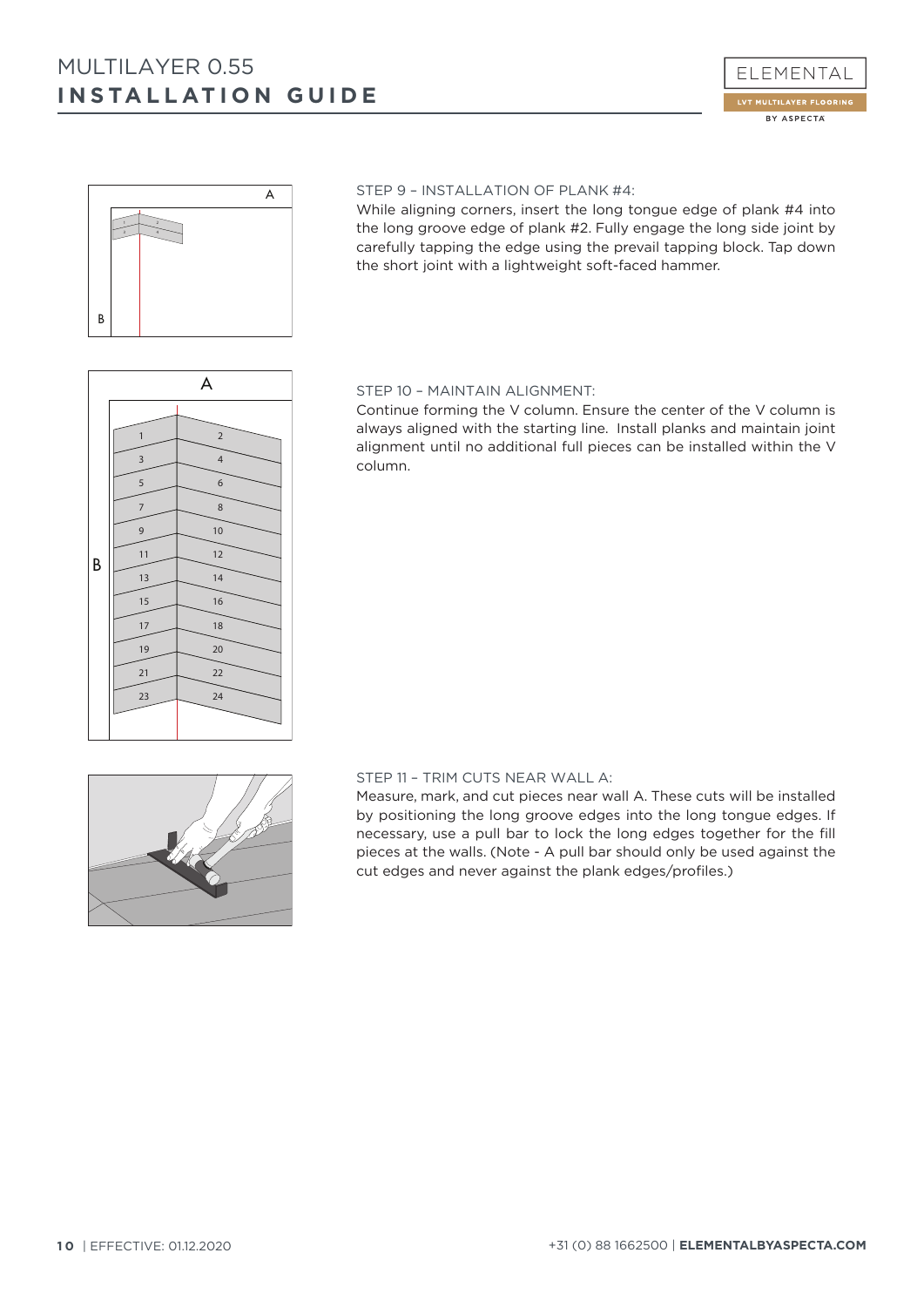## **INSTALLATION GUIDE** MULTILAYER 0.55





| ٠<br>٠<br>30<br><b>SP</b><br>$\pi$<br>12<br>m<br>m<br>12<br>24<br>m<br>14<br>$^{12}$<br>36<br>m<br><b>SE</b><br>12<br>$\mathbf{z}$<br>12 <sup>°</sup><br>$\mathbf{z}$<br>$\overline{30}$<br>$\mathbf{r}$<br>$^{12}$<br>$\mathbf{z}$<br>$\overline{12}$<br>$\overline{x}$<br>21<br>z<br>Ċ<br>B<br>$_{24}$<br>34<br>21<br>z<br>ъ<br>3ú<br>26<br>u<br>ъ.<br>$_{28}$<br>27<br>$\overline{\mathbf{z}}$<br>ъ<br>$\overline{3}$<br>×<br>m<br>xi<br>m<br>u<br>$\mathbf{z}$<br>$\overline{M}$<br>'n<br>M<br>n<br>36<br>n<br>×<br>Þ<br>x<br>$\overline{D}$<br>$\sim$<br>40<br>×<br>$\sim$<br>m<br>$\alpha$<br>$\sigma$<br>41<br>×<br>$^{44}$<br>e<br>in. |
|------------------------------------------------------------------------------------------------------------------------------------------------------------------------------------------------------------------------------------------------------------------------------------------------------------------------------------------------------------------------------------------------------------------------------------------------------------------------------------------------------------------------------------------------------------------------------------------------------------------------------------------------|
| D                                                                                                                                                                                                                                                                                                                                                                                                                                                                                                                                                                                                                                              |

| B |  |   |
|---|--|---|
|   |  |   |
|   |  |   |
|   |  |   |
|   |  |   |
|   |  |   |
|   |  |   |
|   |  |   |
|   |  |   |
|   |  | г |
|   |  |   |
|   |  |   |
|   |  |   |
|   |  |   |
|   |  |   |
|   |  |   |
|   |  |   |
|   |  |   |

STEP 12 – TRIM CUTS NEAR WALL D: Measure, mark, cut and install the fill pieces near wall D.

#### STEP 13 – SUBSEQUENT COLUMNS:

Continue building the subsequent V columns using the same placement order. Install planks within the V Columns until no additional full pieces can be installed. Cut the fill pieces at walls A and D as needed.

#### STEP 14 – FINAL COLUMN:

Build the final column using the same placement order, beginning near wall A and finishing near wall D. Measure, mark, and cut the fill pieces at walls C followed by cutting fill pieces at walls A and D.